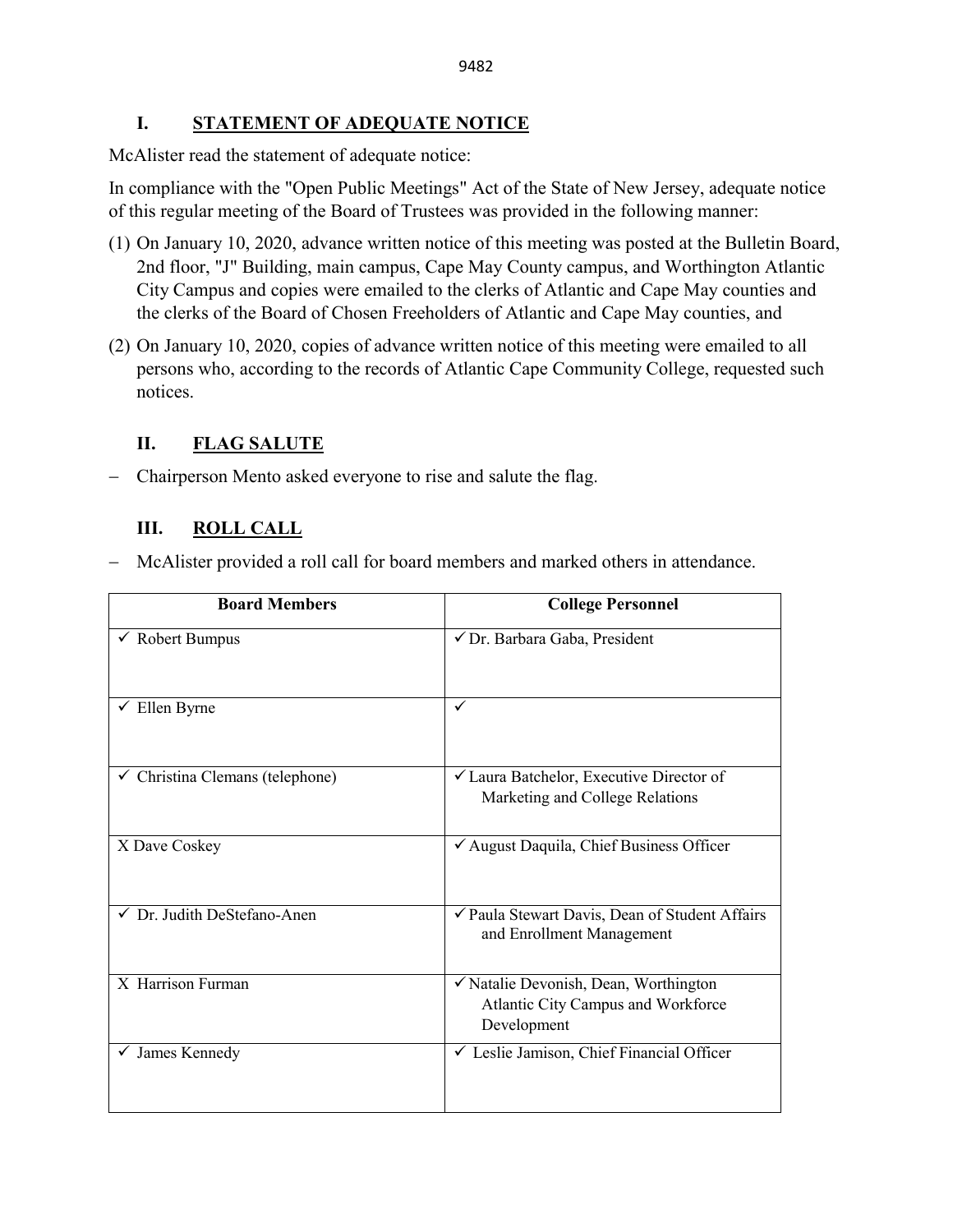| <b>Board Members</b>                         | <b>College Personnel</b>                                                                                                                                                                                                                                                                                                                                  |
|----------------------------------------------|-----------------------------------------------------------------------------------------------------------------------------------------------------------------------------------------------------------------------------------------------------------------------------------------------------------------------------------------------------------|
| $\sqrt{\phantom{1}}$ Brian Lefke             | ← Dr. Josette Katz, Vice President, Academic<br>Affairs                                                                                                                                                                                                                                                                                                   |
| $\checkmark$ Maria K. Mento                  | V Maria Kellett, Dean of Cape May County<br>Campus, Associate Dean of Resource<br>Development                                                                                                                                                                                                                                                             |
| $\checkmark$ Daniel Money (telephone)        | √ Jean McAlister, Board Secretary, Chief of<br>Staff, and Dean of Resource Development                                                                                                                                                                                                                                                                    |
| X Donald J. Parker                           | √ Dr. Vanessa O'Brien-McMasters, Dean,<br>Institutional Research, Planning &<br>Effectiveness and Information Technology<br>Services                                                                                                                                                                                                                      |
| $\checkmark$ Ahmet Sahingoz                  | √ Mickey Trageser, Executive Director, Human<br>Resources                                                                                                                                                                                                                                                                                                 |
| $\checkmark$ Maria Ivette Torres             | <b>Legal Counsel</b><br>✓ Lou Greco, Esq., Board Solicitor                                                                                                                                                                                                                                                                                                |
| $\sqrt{\text{Helen Walsh}}$                  |                                                                                                                                                                                                                                                                                                                                                           |
| <b>Public in Attendance</b>                  |                                                                                                                                                                                                                                                                                                                                                           |
| ✔ Bonnie Lindaw, Atlantic County Comptroller | √ J.B Baron, Student/Baseball Representative<br>√ Jamal Edwards, Athletic Director<br>√ Caesar Niglio, ACCCEA, Master Technician,<br><b>Student Affairs</b><br>← Heather Peterson, ACCCEA, Registrar<br>$\checkmark$ Joseph Rooney, Director Recruitment and<br>Admissions<br>√ Bert Rosica, Baseball Assistant Coach<br>√ Rodney Velardi, Baseball Coach |

### **IV. CALL TO ORDER**

− Chairperson Mento called the meeting to order at 6:00pm.

### **V. PRESIDENT'S REPORT**

Dr. Gaba highlighted the following items from the report:

o Jamal Edwards, the College's new Director of Athletics was introduced to the Board.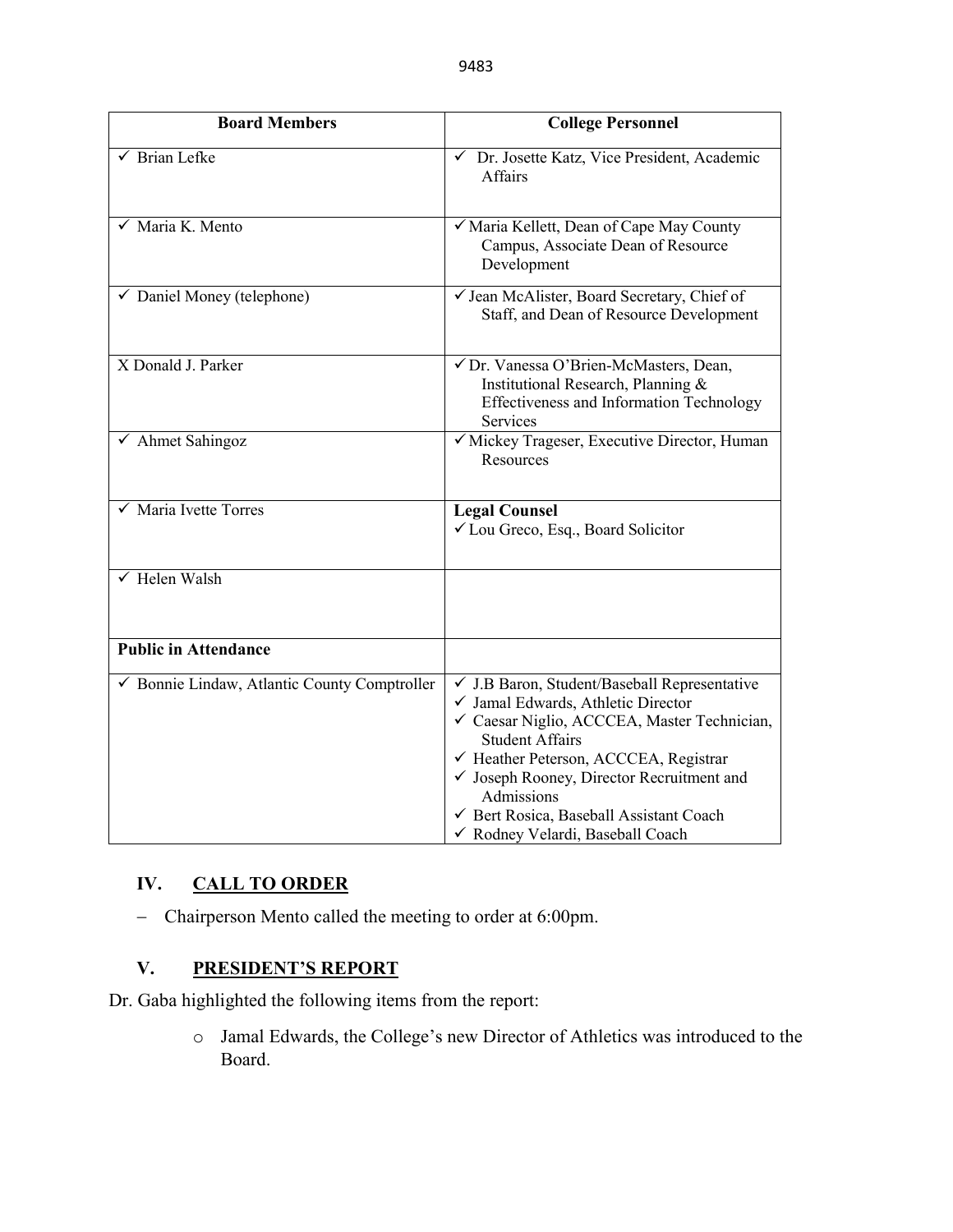- o The College's enrollment in heads and credits continues to be above the forecasted 5% decline.
- $\circ$  Tuition-Free College (CCOG) During the Fall 2019 semester there were 488 students who were awarded more than \$790,000. The highest award was \$3,009, and the lowest award was \$1,500.
- o Community Engagement (Boards) Dr. Gaba noted that she has been elected to serve a 3-year term on the Board of the Atlantic County Economic Alliance (ACEA).
- o Community Engagement (Atlantic City) Dean Natalie Devonish has recently been added to the Board of the Atlantic City Arts Foundation (ACAF). Additionally, Atlantic Cape partnered with the ACAF for the "Day of Service" in celebration of Dr. Martin Luther King Jr. Day and held a community dialogue on campus called, "What Do YOU Dream for Atlantic City."
- o Community Engagement (Cape May County) The Cape May County Campus hosted the "Veteran's Community Engagement Forum" on January 15 and was visited by the County's SWAT team on January 6 and January 16.
- o Workforce Development Dr. Gaba, Dean McAlister and Dean Devonish met with Atlantic City Mayor Marty Small Jr. to discuss a partnership between the College and the City to offer professional development training for its staff and to promote Tuition-Free College (CCOG) to its employees.
- o Workforce Development Dr. Gaba and Dr. Katz attended the Wind Institute Community College Roundtable to explore workforce needs and community college partnerships for this emerging industry.
- o Workforce Development Dr. Gaba, Dr. Katz, and Assistant Dean Morales-Keklak met with AtlantiCare to discuss the proposed LPN program and possibly utilizing space at the AtlantiCare Health Park to conduct classes.
- $\circ$  Technology Infrastructure With Board approval, the College, led by Sandi Greco, Director of Systems and Hardware Projects, will invest in its technology infrastructure to improve WIFI capacity at all three campuses. This upgrade is funded through Chapter 12.
- o Technology Enhancement As part of the CCOG planning grant, we have implemented a chatbot, an artificial intelligence (AI) tool, to answer questions for potential students, current students, and other website users 24/7. There have been 3,000 AI conversations since September, and we are now able to answer questions live during regular working hours.

*Secretary's Note-The President's full monthly report is posted on the Board webpage under the Minutes section.*

### **VI. COMMENTS FROM THE PUBLIC**

− Chairperson Mento called for comments from the public on agenda items.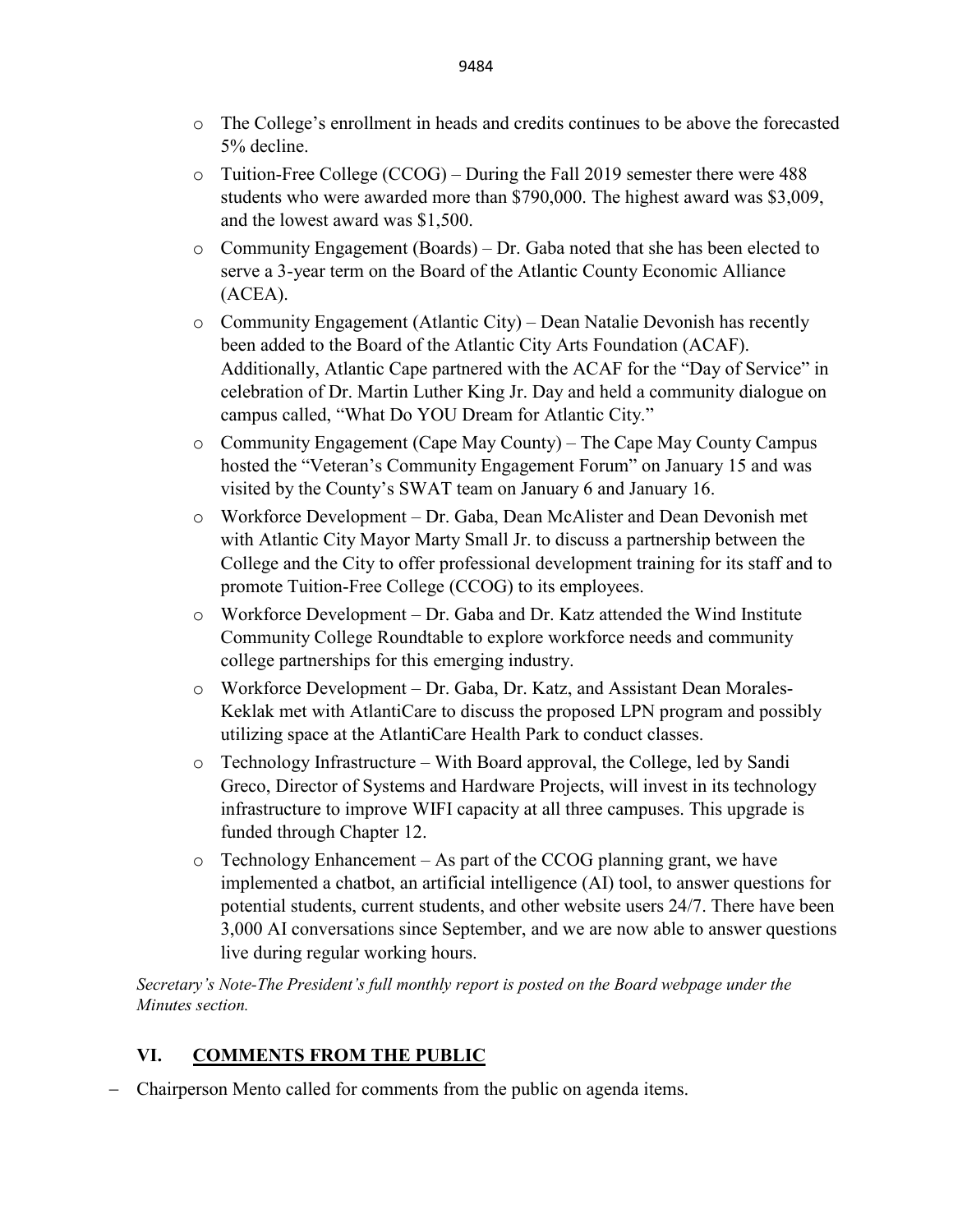− None noted.

#### **VII. CONSENT RESOLUTONS**

McAlister read the following consent resolutions.

**Res. #47** Approve: Regular Session Minutes (November 26, 2019)

**Res. #48** Approve: Reorganization Minutes (November 26, 2019)

**Res. #50** 

#### **Personnel Action**

*Appointments*: **Jamal Edwards,** Athletic Director at an annual salary of \$65,636 retroactive to January 2, 2020; **Robert Kusmiesz,** Program Coordinator, Health Professions Institute at an annual salary of \$47,565 effective January 29, 2020; **John Piazza, Sr.**, Chief Information Officer at an annual salary of \$140,000, effective on or before March 2, 2020.

*Salary Adjustment*: **Laura Batchelor,** Executive Director Marketing and College Relations increase of annual salary from \$82,110 to \$92,000 effective January 29, 2020.

*Extension*: **Rachel Dieterly**, Full time temporary Lab Assistant, STEM at her current base salary retroactive to January 4, 2020 through June 30, 2020.

*Reclassifications*: **Tom DiPietro**, Working Grounds Foreman I to Working Grounds Foreman II with a base salary increase from \$50,121 to \$55,133 effective January 29, 2020; **Terri-Lynn Hamby**, Assistant Director Lab Sciences to Director Lab Sciences with a base salary increase from \$68,166 to \$75,153 effective January 29, 2020.

#### **Res. #51**

#### **Award of Bids**

**Bid Ex. 842** Ellucian Professional Services, Ellucian, Fairfax, VA, \$99,500.00; **Bid Ex. 843** Fixed Wing Aircraft Lease, Christiansen Aviation, Inc., Tulsa, OK, \$26,880.00 (minimum); **Bid Ex. 844** WIFI Replacement - HPE Aruba Wireless, Turn-Key Technologies, Inc., Sayreville, NJ, \$220,556.00; Total \$346,936.00.

#### **Res. #52**

#### **Student Support Services Program**

To submit an application to the U.S. Department of Education for the Student Support Services Program for an anticipated grant totaling \$336,234 per year over five years, over the anticipated term of July 1, 2020 – June 30, 2025.

### **Res. #54** Executive Session

− Trustee Lefke motioned to approve consent resolutions, Trustee Byrne seconded.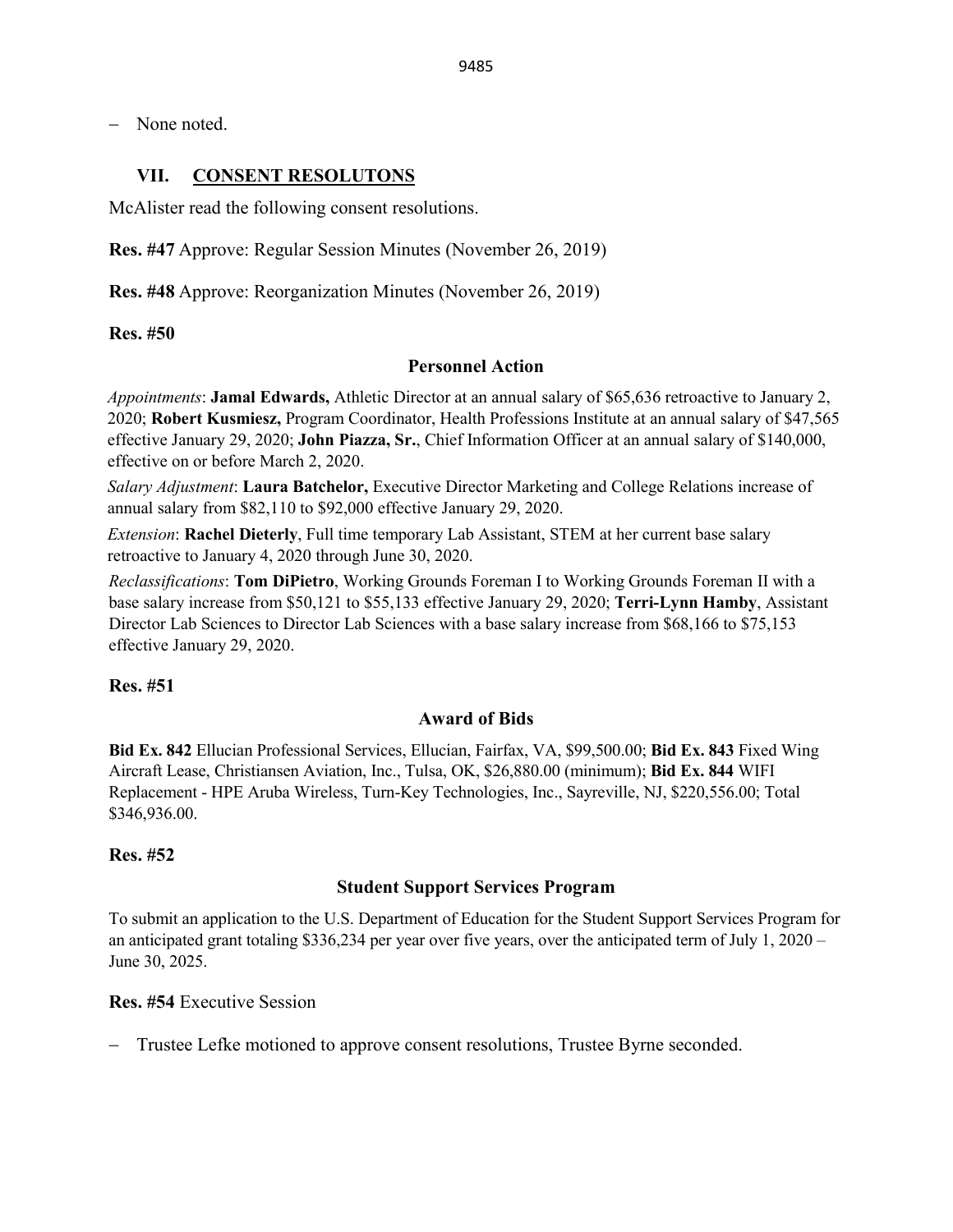ROLL CALL: AYES NO NAYS ABSTENTIONS – Trustee Byrne and Trustee Lefke abstain from #47 and #48.

Motion carried.

# **VIII. BUDGET REPORT**

− Trustee Byrne reported under Resolution #2 – Regular Resolutions.

# **IX. REGULAR RESOLUTIONS**

### **Motion to Accept**

DRAFT (as of 1/16/2020) Comprehensive Annual Financial Report (CAFR) for the Fiscal Year ended 6/30/19.

- − Mr. Caltabiano, partner at Bowman and Company LLC, reported that there were no audit findings requiring action. There were three audit opinions for Board review. Mr. Caltabiano complimented Leslie Jamison, CFO and her staff for their cooperation during the audit.
- − Mr. Caltabiano commented on the budget and the College's ability to operate in a net positive position with an increase in the unrestricted surplus. He noted that this is an accomplishment given this enrollment climate and stressed that it is still challenging to work within an environment of declining enrollment in the sector.
- − Trustee Mento congratulated Leslie Jamison and the team.
- − Trustee Byrne motioned to accept the CAFR, Trustee Bumpus seconded.

*Secretary's Note-Bound Copies of the CAFR will be provided to the Board at its February Board Meeting.* 

ROLL CALL: ALL AYES NO NAYS

NO ABSENTIONS

Motion Carried.

**Res. #2** FY19 Financial Statement for twelve months ended June 30, 2019.

- Trustee Byrne stated that the final FY19 net margin is a positive \$553,901. The College had budgeted to use fund balance, but instead the fund balance was increased. There is \$148,940 in outstanding encumbrances carried forward to FY20.
- − Trustee Byrne motioned to approve Resolution #2, Trustee Bumpus seconded.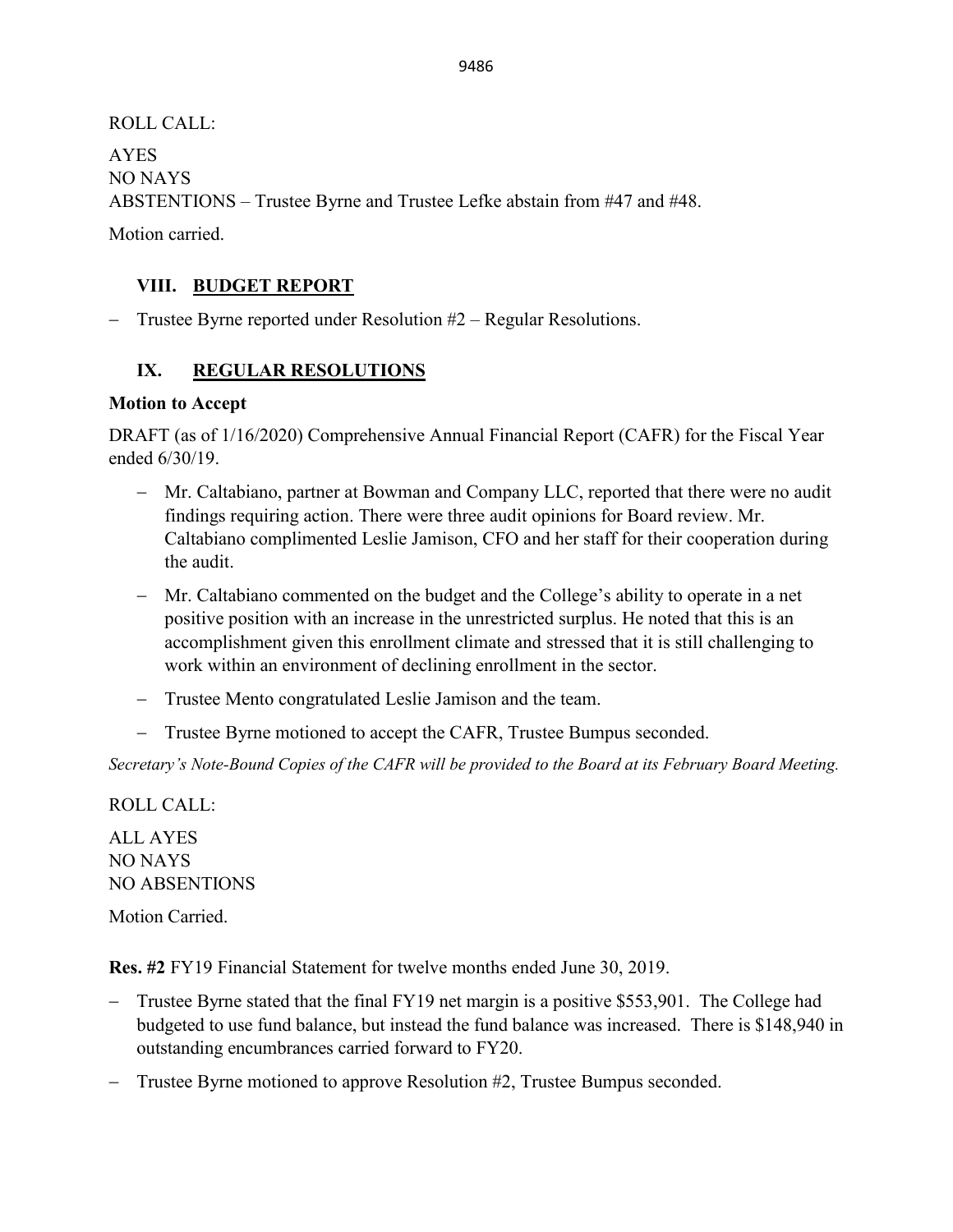ROLL CALL: ALL AYES NO NAYS NO ABSTENTIONS

Motion Carried.

**Res. #49** FY20 Financial Statement for six months ended December 31, 2019.

- − Trustee Byrne stated that as of December 31, 2019, the College has earned 54.8% of budgeted revenues and expended 51.1% of budgeted expenditures. Year to date revenue is up 3.2% compared to this time last year, and year to date expenditures are up 1.1%. The year to date margin is up 16.6% compared to the prior year. Fall credit enrollment is up 1.16% compared to a budgeted -5.0% decrease. Net Summer and Fall tuition and fees revenue is \$577,000 above budget.
- − Trustee Byrne motioned to approve Resolution #49, Trustee Bumpus seconded.

ROLL CALL: ALL AYES NO NAYS NO ABSTENTIONS Motion carried.

#### **Res. #53**

#### **2020 Employee of the Year**

*Recognition*: To congratulate **Mr. Thomas DiPietro** on becoming Atlantic Cape's 2020 Employee of the Year.

− Trustee Torres read the resolution in its entirety and congratulated Mr. DiPietro.

− Trustee Torres motioned to approve Resolution #53, Trustee Byrne seconded.

ROLL CALL:

ALL AYES NO NAYS NO ABSTENTIONS

Motion carried.

### **X. COMMITTEE REPORTS**

− PERSONNEL AND BOARD DEVELOPMENT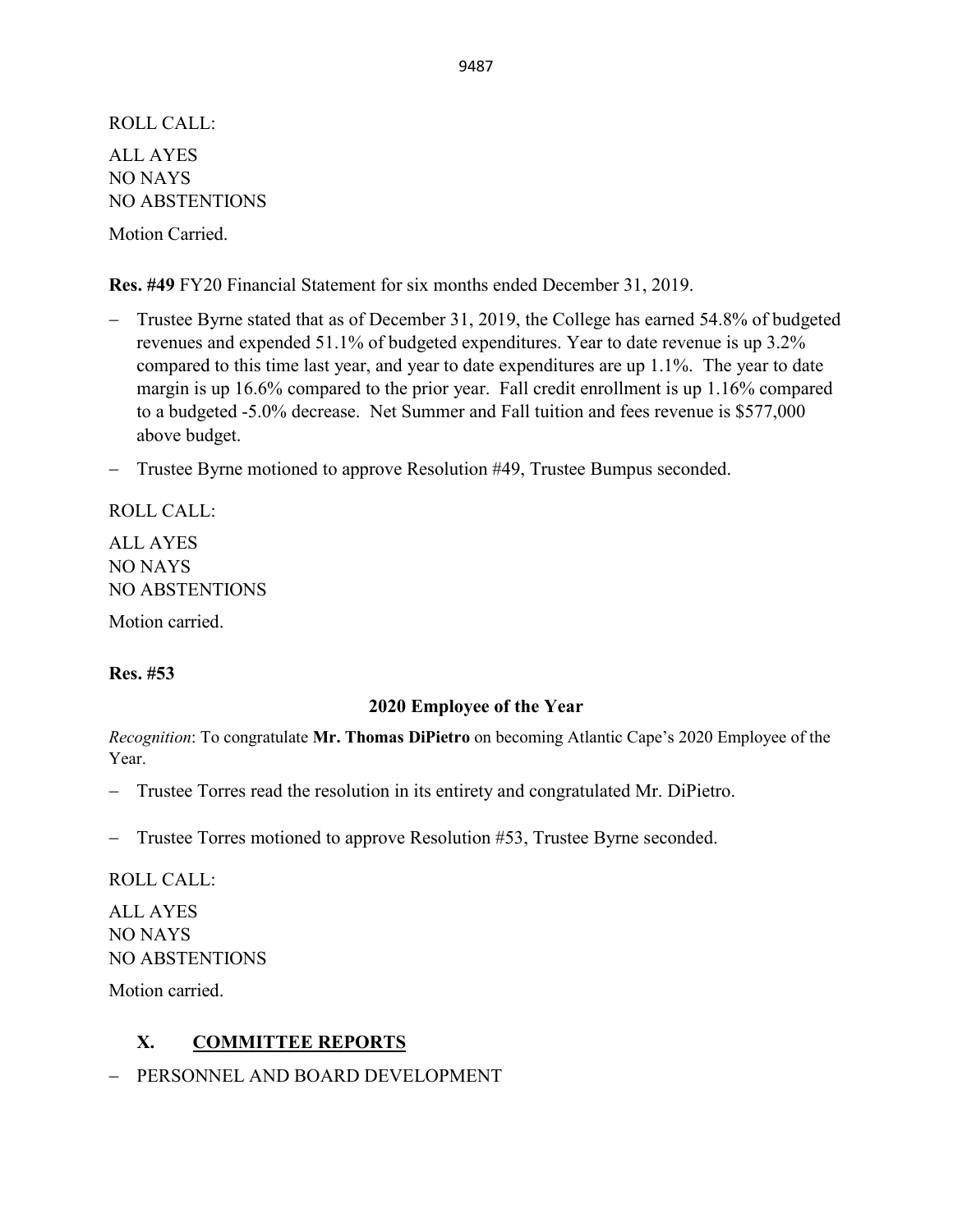o Trustee Torres reported to the Board on one incident included in the Cunningham-Ruiz report.

# **XI. FOUNDATION REPORT**

- The Board Secretary reported on Trustee Sahingoz's behalf:
	- o The Restaurant Gala will be held on April 16, 2020 at Harrah's Waterfront Conference Center. The Foundation hopes that all Trustees will attend. The Restaurant Gala Community Honorees are Foundation Trustee Stephen Nehmad and his wife Dianne who are both alumni of Atlantic Cape, and the Culinary Honoree is Chef Bill McGinnity of Nobil Food Service and a graduate of the College's Academy of Culinary Arts.
	- o Trustees have received two raffle tickets to sell and were thanked for their efforts. Trustees should return payments or unsold tickets to Jean McAlister by the March Board Meeting.

# **XII. NEW JERSEY COUNCIL OF COUNTY COLLEGES (NJCCC)**

− No report.

# **XIII. OTHER BUSINESS**

- − Trustee Walsh stated that the Board received the first quarter Strategic Plan outcomes. The outcomes, that were presented by Jean McAlister during Long Range Planning, were "quite impressive" with many updates.
- − Trustee Mento stated that the Board Retreat is this Saturday in the Board Room with breakfast served at 8:30am. The program begins at 9am and concludes by 3:30pm. More information will be communicated regarding the excellent program planned.

# **XIV. COMMENTS FROM THE PUBLIC**

- − Caesar Niglio wished the Trustees a Happy New Year. The annual Atlantic Cape Community College Education Association (ACCCEA) Holiday Party raised \$1,450 in scholarships, which includes donations from leadership team.
- − Coach Velardi introduced baseball player J.B. Barron who achieved a 3.94 GPA this Fall semester. Thus far, the 11 baseball players' average is 3.15. Coach Velardi stated that he was proud of the academic accomplishments of the baseball team. In closing, Coach Velardi stated that they will do their best to win baseball games this Spring and thanked the Board for their support.

### **XV. ADJOURNMENT**

− At 6:35pm, Trustee Lefke motioned to adjourn, Trustee Bumpus seconded.